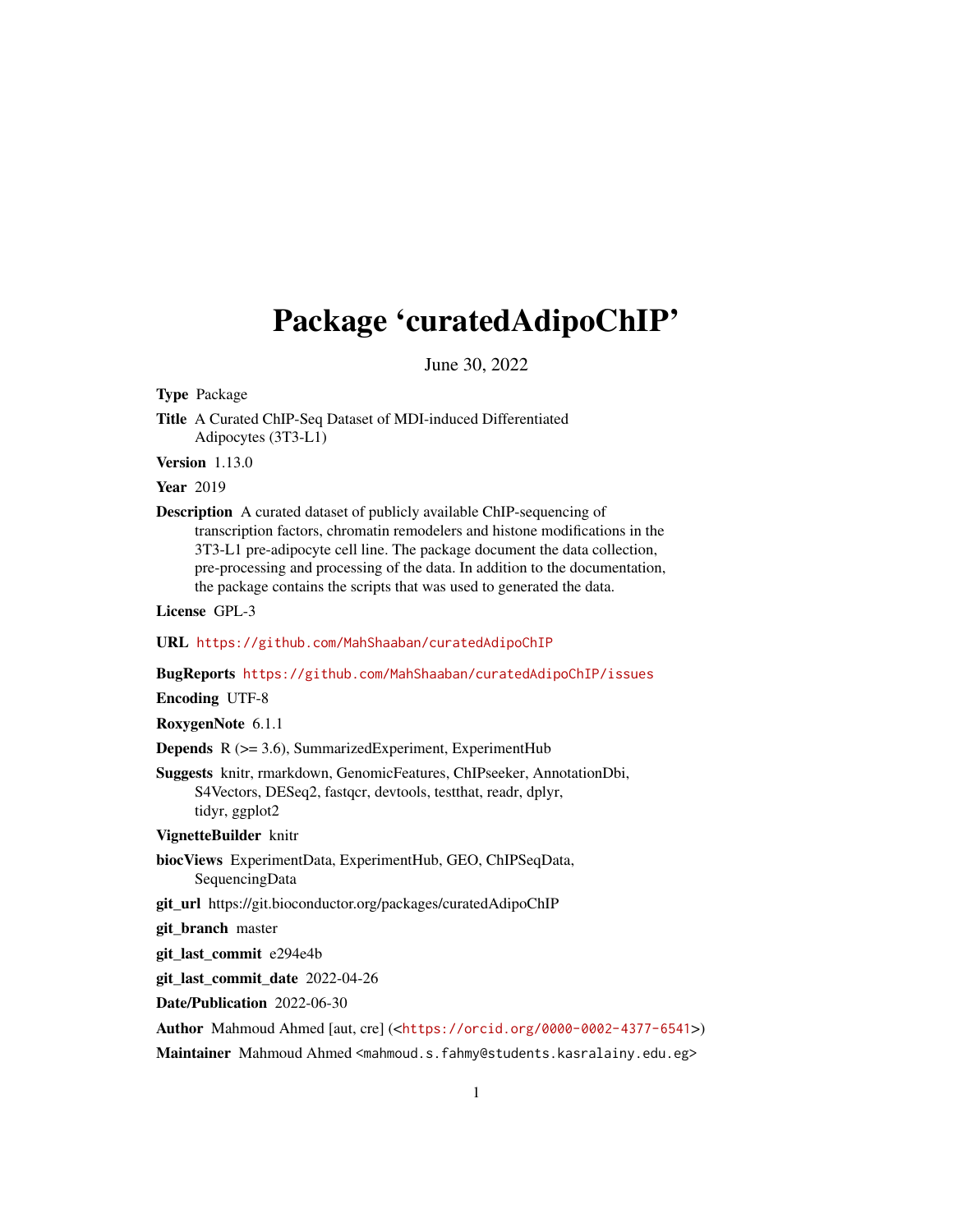### <span id="page-1-0"></span>R topics documented:

| curatedAdipoChIP |  |  |  |  |  |  |  |  |  |  |  |  |  |  |  |  |  |  |  |  |  |  |  |  |  |  |  |  |  |  |  |  |  |  |  |  |  |  |  |
|------------------|--|--|--|--|--|--|--|--|--|--|--|--|--|--|--|--|--|--|--|--|--|--|--|--|--|--|--|--|--|--|--|--|--|--|--|--|--|--|--|
|------------------|--|--|--|--|--|--|--|--|--|--|--|--|--|--|--|--|--|--|--|--|--|--|--|--|--|--|--|--|--|--|--|--|--|--|--|--|--|--|--|

#### **Index** [3](#page-2-0)

curatedAdipoChIP curatedAdipoChIP *package*

#### Description

A Curated ChIP-Seq Dataset of MDI-induced Differentiated Adipocytes (3T3-L1)

#### Details

A curated dataset of publicly available ChIP-sequencing of transcription factors, chromatin remodelers and histone modifications in the 3T3-L1 pre-adipocyte cell line. The package document the data collection, pre-processing and processing of the data. In addition to the documentation, the package contains the scripts that was used to generated the data.

The dataset can be accessed through the ExperimentHub as a RangedSummarizedExperiment object contains:

assay The read counts matrix.

colData The phenotype data and quality control data of the samples.

rowRanges The feature data and annotation of the peaks.

metadata The study level metadata which contains one object called studies. This is a data. frame of bibliography information of the studies from which the samples were collected.

#### Examples

```
## Not run:
# load the data object
library(ExperimentHub)
# query package resources on ExperimentHub
eh <- ExperimentHub()
query(eh, "curatedAdipoChIP")
# load data from ExperimentHub
peak_counts <- query(eh, "curatedAdipoChIP")[[1]]
# print object
peak_counts
```
## End(Not run)